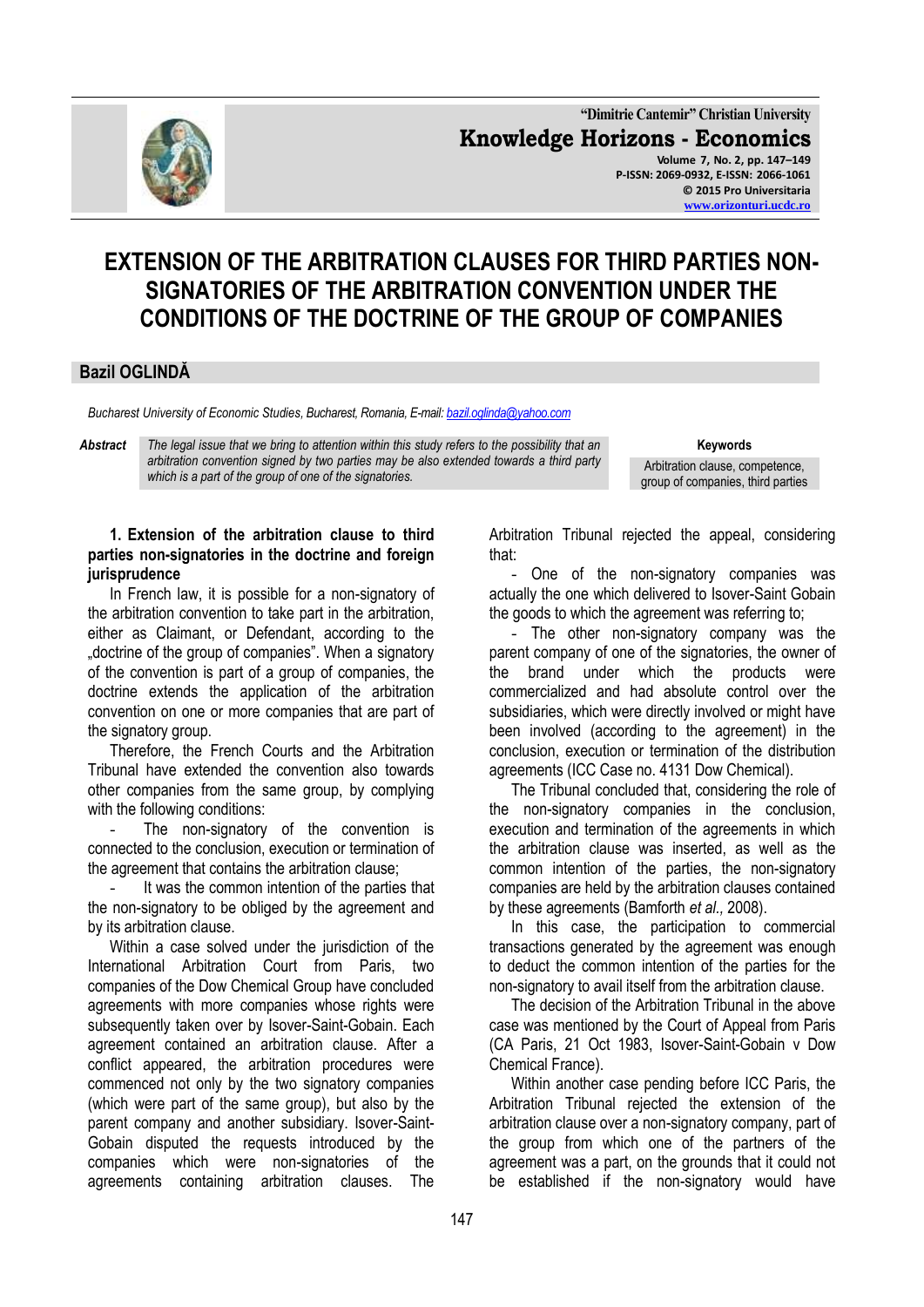accepted the arbitration clause if it would have been a part of the agreement (ICC Case No. 2138 of 1974).

In other situations, the Tribunal stated: "the security of the international commercial relationships imposes the consideration of economic realities and that all the companies in a group of companies are jointly liable for the debts from which they benefited, directly or indirectly" (ICC Awards no. 5103, Clunet 1988).

The participation of the third party to the negotiation of the agreement represents another important mark for the admittance or rejection of the extension of the arbitration clause. "The arbitration clause may be applied only to the companies in the A Group, which effectively took part to the negotiations that have generated the agreement, or that are directly interested by the agreement, except for those which were simple tools of the main shareholder in order to perform certain financial transactions. [...] Only those companies that took part to the negotiation, conclusion, and termination of the agreement can be held by the arbitration clause, which, at the moment of Agreement's conclusion, linked the economic entity constituted as a group. Except for this general principle, the arbitrators should consider, concretely, not only the intention of the companies that are members of the group to act as a whole, but also if this intention exists at the level of every company of the group, regarded individually" (ICC 6519/1991, 118 Journal du Droit International 1065).

These decisions confirm the applicability of the doctrine, but at the same time increase the strictness of the applicability, because it focuses on the participation to the agreement, and the simple affiliation or control are not enough to be applied also to a non-signatory entity of the group (Tang, 2009).

In exchange, in England, the doctrine of the group of companies is not accepted, as the decision in the case of Petreson Farms states very clearly that "when an arbitration agreement, or the contract in which it is included, falls under the incidence of the English law [...] an ICC Arbitration Tribunal does not have the competence to apply <the doctrine of the group of companies>" (Peterson Farms Inc. v. C & M Farming Ltd. [2004] EWHC 121, [2004] 1 Lloyd's L. Rep. 603, 2004 WL 229138, 7Int'l Arb. L. Rev., p. 111 (2004), Q.B. Div., 2004).

UNCITRAL Working Group on Arbitration states that the application of the doctrine needs to verify the following:

a) The third party is part of a group of companies which constitutes a sole economic reality;

b) The third party has played an active role on the conclusion and the execution of the agreement;

c) The arbitration clause reflects the common intention of all the parties involved in the procedure (Yaraslau, 2011).

The economic reality is an important factor that has to be analyzed by the Arbitration Court regarding the doctrine of the group of companies, because it is very suggestive in reflecting the true intentions the companies had at the moment of concluding the agreement (Rodler; Figueroa Valdés, 2015).

The arbitration litigation may be extended regarding other affiliated companies or towards the parent company, providing that the non-signatory party is involved in the negotiation, execution or termination of the agreement (Wilske *et al*., 2006).

Also, the relationship between the contracting party and the non-signatory has to be analyzed, as in the doctrine it is considered that it is necessary that the signatory company exercises a certain control over the non-signatory.

It is estimated that the French Courts are more flexible, establishing the validity of the arbitration clauses that do not fall under the incidence of the national law of any state, only in the terms of the will of the parties and usages, being rather easy to invoke usages, even unwritten, so that the simple appurtenance to a group of companies of a nonsignatory be considered strong enough to extend the litigation towards the third party non-signatory of the agreement (Pavic, 2009).

In ICC cases No. 5721 and 5730, the Tribunal has decided that an arbitration clause signed by the subsidiary also applies to the parent company. In ICC case No. 5103, the Arbitration Tribunal has decided that the companies' group has to be seen as an economic whole (a single unit), since the companies composing it have an active participation to the complex relationships of international affairs, as well as for the interests of the group prevail over the interest of each company individually. The stability of international economic relationships imposes to take the economic reality into consideration, so that all companies that obtained benefits have to be liable for the obligations. In ICC case No. 6519 the Arbitration Court applied extensively the arbitration clause only regarding one of the companies member of the group of companies which "was effectively or implicitly represented or which played an active role in the negotiations which preceded the conclusion of the agreement, or it was directly involved in the execution of the agreement". In ICC cases No. 7604 and 7610, it was admitted the extension of the clause's applicability, because in a legal procedure, the parent company acting on the behalf of the subsidiary, it has invoked the arbitration clause, from where it is concluded that the parent company (third party non-signatory of the agreement), has implicitly accepted the arbitration clause from the agreement signed by its subsidiary. An important author (Pavic, 2009) concludes that the doctrine of "the group